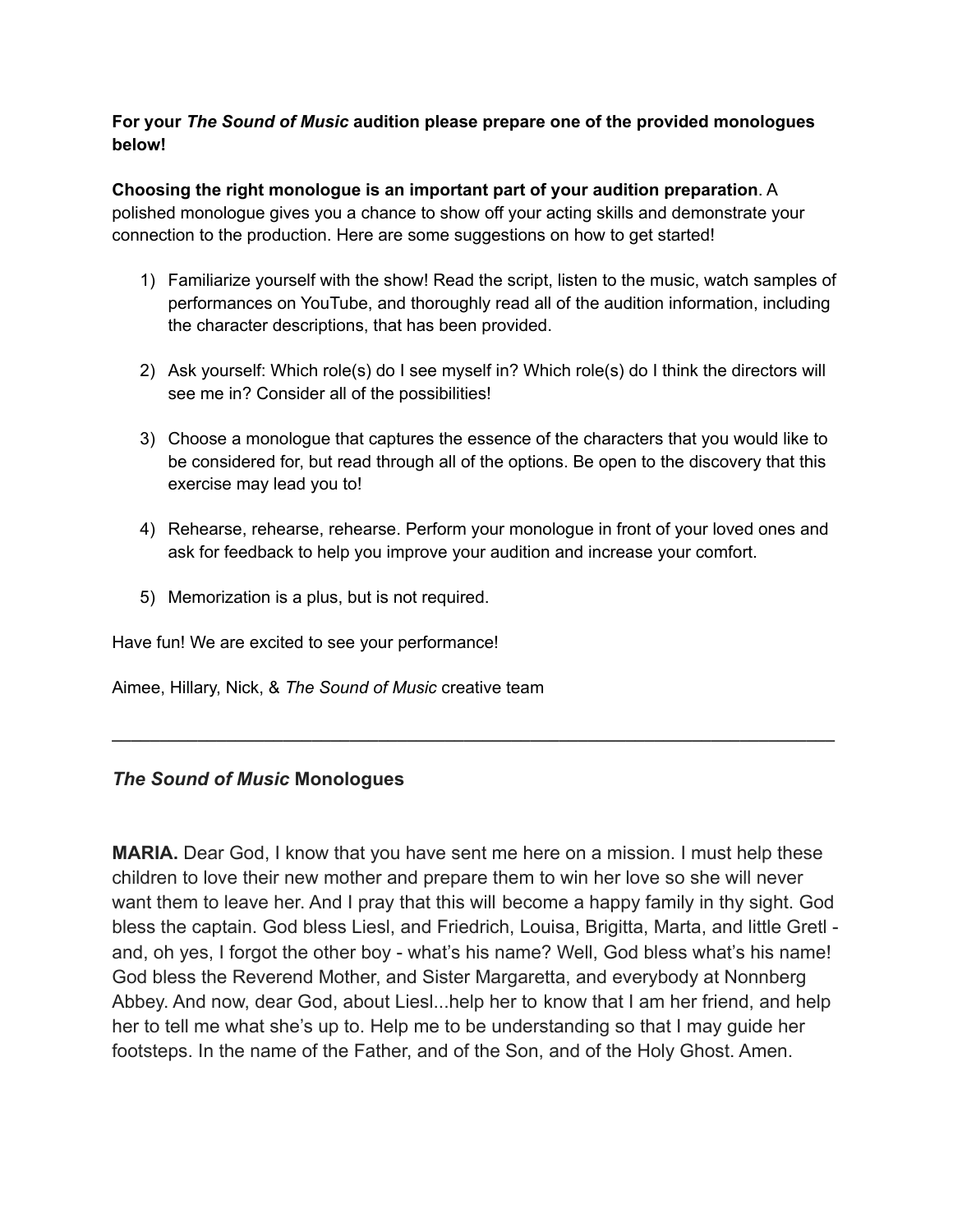**CAPTAIN.** I'm Captain von Trapp. You are Fraulein Maria? Now, Fraulein, as to your duties here. You will be in charge of my children. There are seven of them. You will find out how far they have progressed in their studies and carry on from there. Each morning will be spent in the classroom. Each afternoon, they march. You will see that at all times they conduct themselves with decorum and orderliness. The first rule in this house is discipline. Children, this is your new fraulein - Fraulein Maria. As I sound your signal you will step forward and repeat your name. You, Fraulein, will listen and learn their signals so that you can call them when you want them.

**ELSA.** Georg, you're quite an experience for me. Somewhere in you there's a fascinating man. Occasionally, I catch a glimpse of him, and when I do, he's exciting. I'm beginning to understand you better now that I see you here. You know, you're a little like those mountains - except that you keep moving. How can you be away from this place as much as you are? I like it here very much. Oh, of course we'd have to spend some time back in Vienna. But first, I'd like to meet all your friends. Georg, why don't you give a dinner for me while I'm here? Nothing very much - just something lavish.

**MOTHER ABBESS.** Maria, our abbey is not to be used as an escape. What is it you can't face...are you in love with Captain von Trapp? Did you let him see how you felt? Maria, the love of a man and a woman is holy. The time we talked together, you told me that you remembered your father and mother before they died. You remembered that they were happy. Maria, you were born of their happiness, of their love. And, my child, you have a great capacity to love. What you must find out is how God wants you to spend your love. My daughter, if you love this man, it doesn't mean you love God any less. You must find out. You must go back. These walls were not meant to shut out our problems. You have to face them. You have to find the life you were born to live.

LIESL: Oh, Fraulein, Father's never going to marry her. Why, he couldn't, because he's in love with you. … You must know that – Remember the other night when we were all sitting on the floor singing the Edelweiss song he taught us? After we finished, you laughed at him for forgetting the words. He didn't forget the words. He just stopped singing to look at you. And when he speaks to you, the way his voice sounds — and the way you looked at him just now when you were dancing. You're in love with him too!